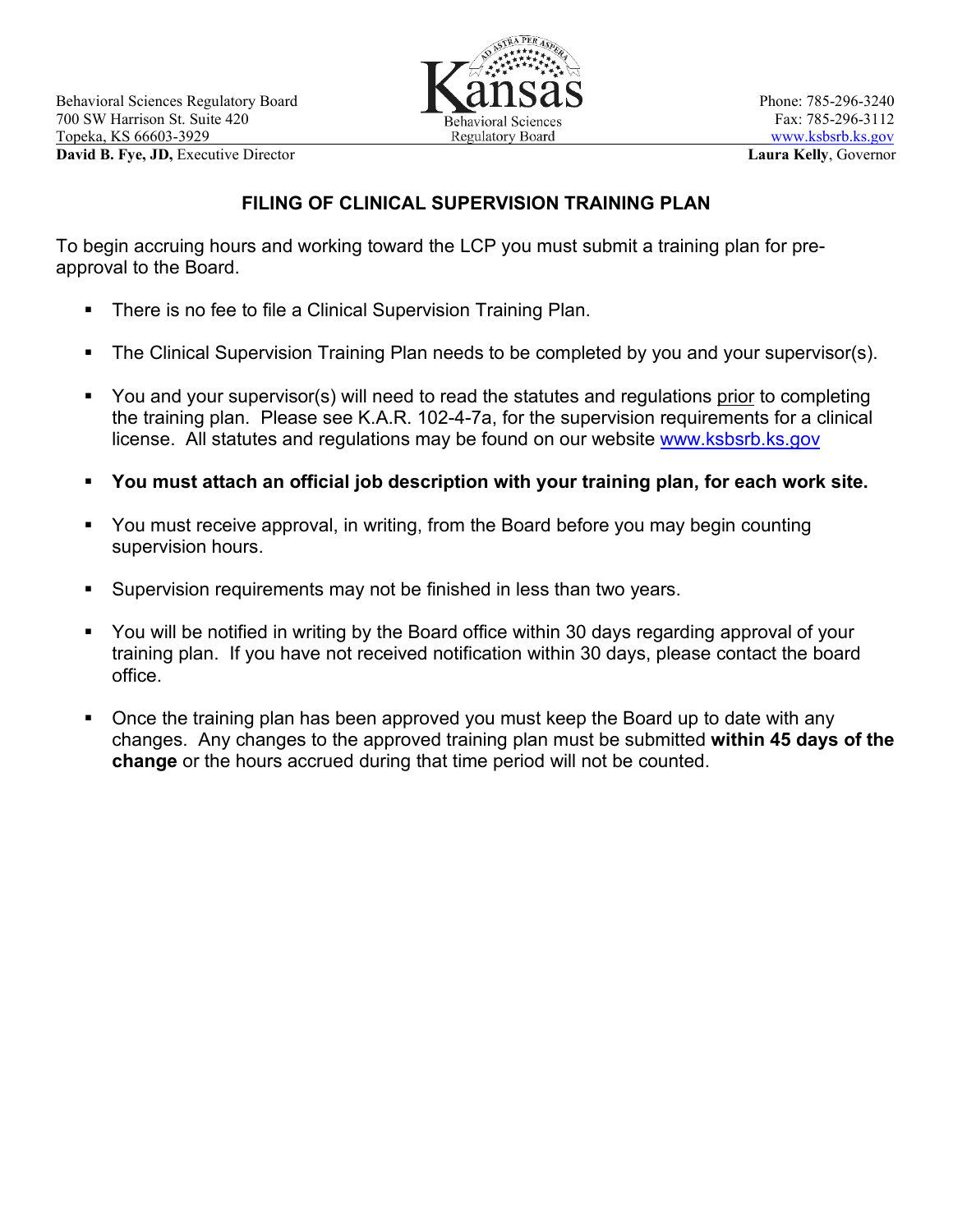

#### **Clinical Supervision Training Plan Clinical Psychotherapist**

Please answer **ALL** questions. The form needs to be filled out completely, and legibly. The supervisee shall complete sections I and II. The supervisee together with the supervisor(s) shall complete sections III and VI. The supervisor(s) shall complete sections IV and V.

### **I. Information regarding supervisee: [Completed by supervisee]**

| II. Information regarding the Supervision Setting: [Completed by supervisee]                        |  |
|-----------------------------------------------------------------------------------------------------|--|
| Work site and address where you will be participating in the supervised clinical experience.        |  |
|                                                                                                     |  |
|                                                                                                     |  |
|                                                                                                     |  |
| Phone ________________________________Your Title in this supervised setting? ______________________ |  |
|                                                                                                     |  |

*You are required to attach a copy of your official position description to your training plan.*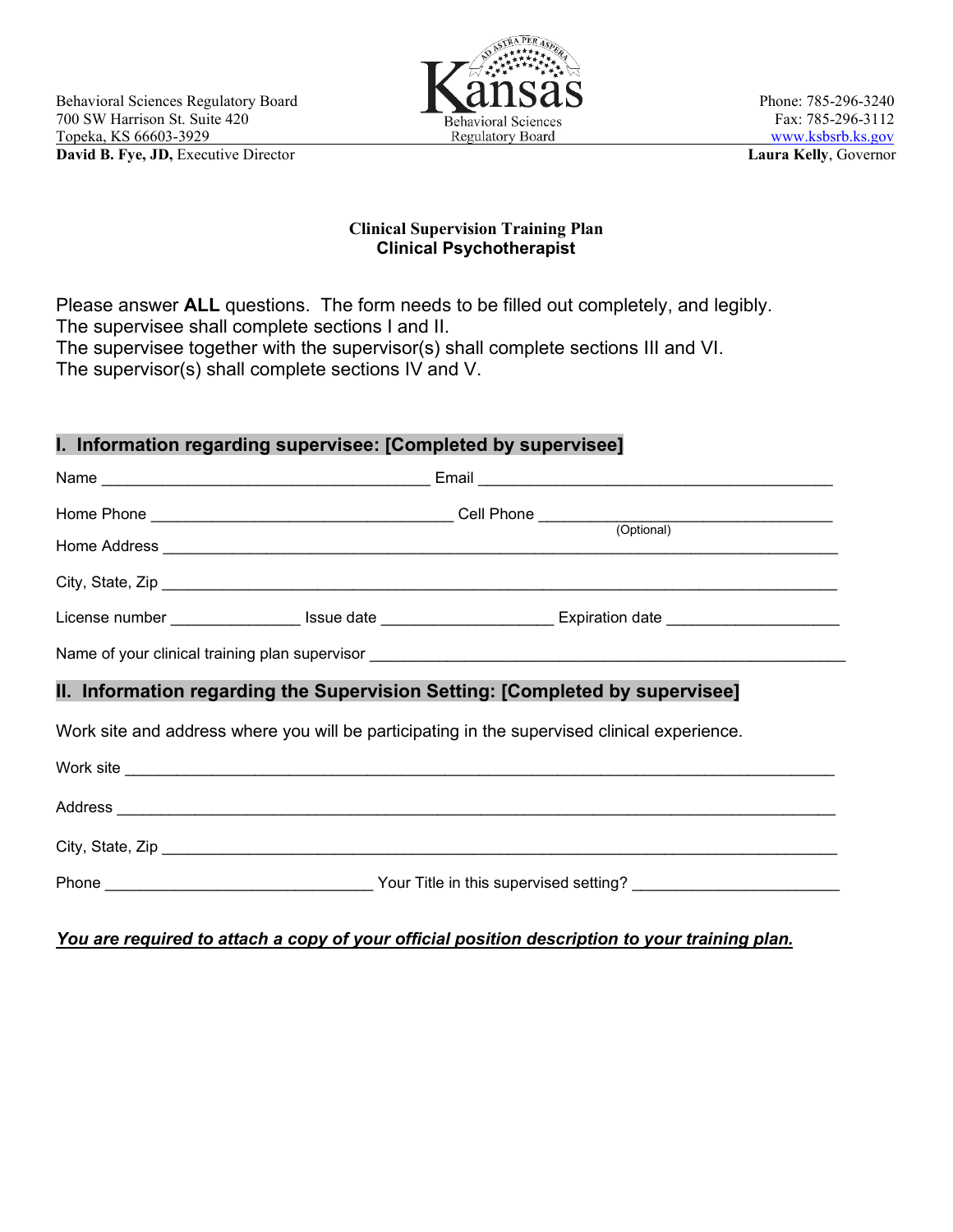# **III. Information regarding Supervision Training Plan:**

**[Completed by supervisee and supervisor(s) together]**

### *Please provide answers to questions 1 through 18 on a separate sheet of paper:*

- **1.** Will you be using the DSM-5 in diagnosing clients?
- **2.** Please list some specific diagnoses you expect to treat.
- **3.** What are the anticipated types of clients to whom you will be providing services?
- **4.** What services will you be providing to clients?
- **5.** What are some theories of psychotherapy you plan to use in treating clients?
- **6.** What dates are expected to be covered with the Supervision Training Plan?

# *(Training plan must be approved by the board before post graduate hours can begin to be accrued.)*

**7.** List your clinical supervision goals and briefly describe how you will attain those goals. Be sure to review the definition of clinical psychotherapy and incorporate into your goals. [See K.A.R. 102-4-1a

(d)] **Also, include goals that relate to diagnosis and treatment of mental disorders. Include a description that specifies how you will meet the requirement to provide 1500 hours of psychotherapy and assessment**.

- **8.** Outline your supervisor's responsibilities in relation to these goals and objectives.
- **9.** Outline your responsibilities in relation to these goals and objectives.
- **10.** Describe your plan and your supervisor's plan for the documentation of the date, length, method, content, and format of each supervisory meeting and your progress toward the learning goals.
- **11.** Answer the following questions regarding your supervision:
	- a. Describe the schedule for supervision.
	- b. What is the ratio of supervision to direct client contact that you will receive?
	- c. How many supervision hours will be individual?
	- d. Will you receive group supervision? If so, how many supervision hours will be done in group? Also, how many supervisees will be in the group?
	- e. What is the total number of supervision hours you will complete?
- **12.** Describe the plan for documenting your progress toward meeting the required 3000 hours of supervised clinical experience.
- **13.** Describe the plan for documenting your progress toward meeting the required 1500 hours of direct face to face client contact providing psychotherapy and assessment services.
- **14.** Describe the plan for evaluating your progress in supervision. Periodic written evaluations are encouraged.
- **15.** Describe the plan for notifying the clients that you are practicing under supervision, the limits of confidentiality under supervision, and the name and contact information for your supervisor.
- **16.** Describe the process for renegotiating this plan if warranted, including the need to submit all changes to the board office **within 45 days of the change.**
- **17.** Describe the process for remediating conflicts between yourself and your supervisor.
- **18.** Describe the contingency plans for emergency supervision, missed supervision sessions, and supervision while your supervisor is unavailable. Be sure to include a backup supervisor.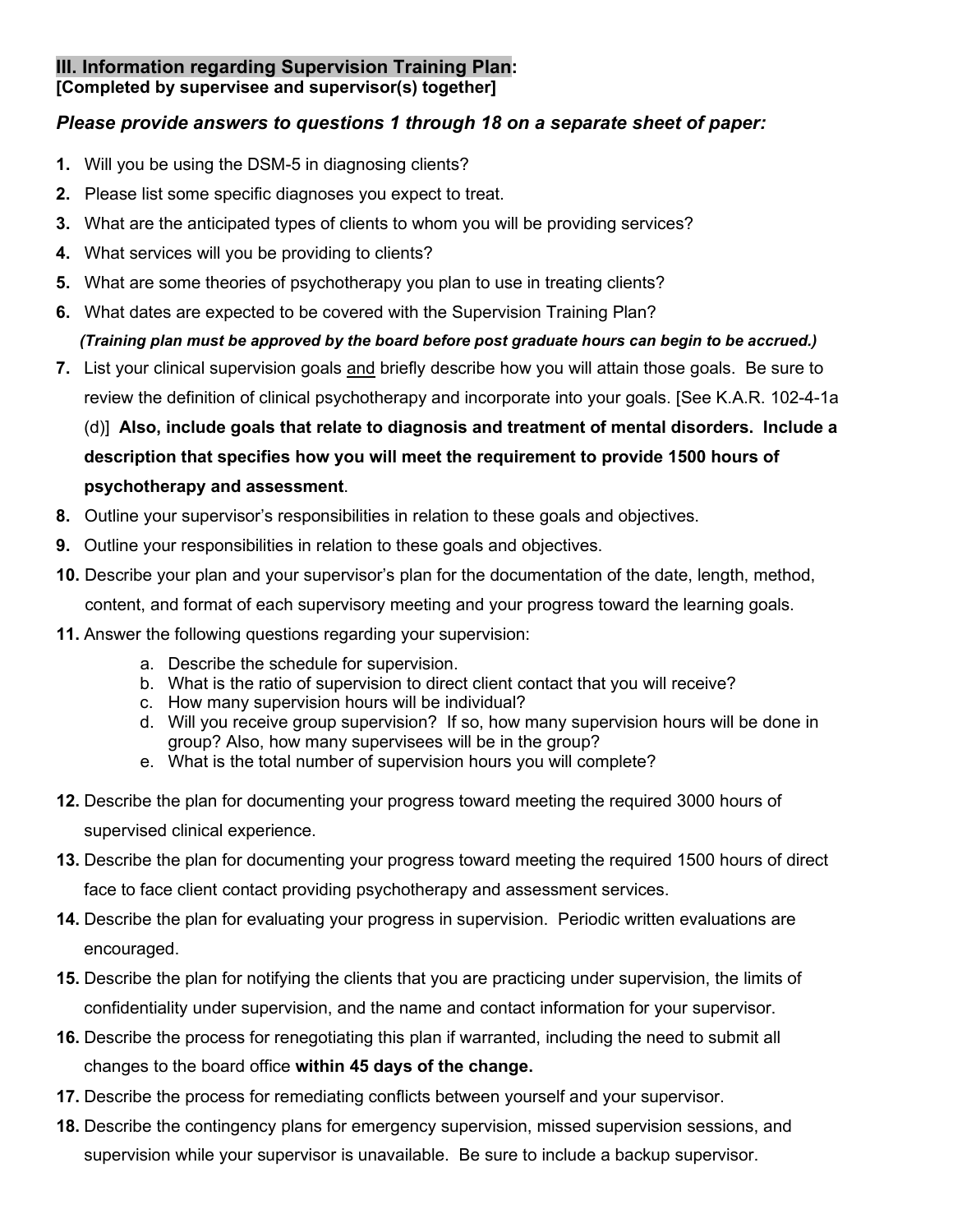# **The supervisor(s) shall complete sections IV, V, and VI. [If there is more than one supervisor each supervisor must complete all three sections.]**

# **IV. Information regarding supervisor: [Completed by supervisor(s)]**

| License Type_____________License Number____________Issue date ______________Expiration date _____________                                                                                                                                                  |  |                          |
|------------------------------------------------------------------------------------------------------------------------------------------------------------------------------------------------------------------------------------------------------------|--|--------------------------|
| Were you licensed at the clinical independent level in a state prior to Kansas?                                                                                                                                                                            |  | $Yes$ No $\_\_\_\_\$     |
|                                                                                                                                                                                                                                                            |  |                          |
|                                                                                                                                                                                                                                                            |  |                          |
| Have you practiced clinical psychotherapy for a minimum of two years?<br>If not, you are not eligible to be a supervisor.                                                                                                                                  |  | $Yes \_\_\_ No \_\_\_\_$ |
| Are you currently under disciplinary investigation, sanction, or practice limitation or any other adverse action<br>imposed by a state credentialing board or professional organization?<br>If yes, please explain fully in an attached, signed statement. |  | $Yes \_\_ No \_\_$       |
| V. Information regarding the supervisory relationship: [Completed by supervisor(s)]                                                                                                                                                                        |  |                          |
| Please read K.A.R. 102-4-7a(c) before answering the following questions.                                                                                                                                                                                   |  |                          |
| 1. Per K.A.R. 102-4-7(c)(1) - Do you have professional authority and responsibility for the supervisee's                                                                                                                                                   |  |                          |
| clinical functioning in the practice of masters level psychology?                                                                                                                                                                                          |  | $Yes \_\_No \_\_$        |
| 2. Do you have a dual relationship with the supervisee?                                                                                                                                                                                                    |  | $Yes \_\_No \_\_$        |
| 3. Do you have knowledge of and experience with the supervisee's client population?                                                                                                                                                                        |  | $Yes$ No                 |
| 4. Do you have knowledge of and experience with the methods of practice that the supervisee will<br>employ?                                                                                                                                                |  | Yes No                   |
| 5. Do you have an understanding of the organization and administrative policies and procedures of the<br>supervisee's practice setting?                                                                                                                    |  | Yes ______No______       |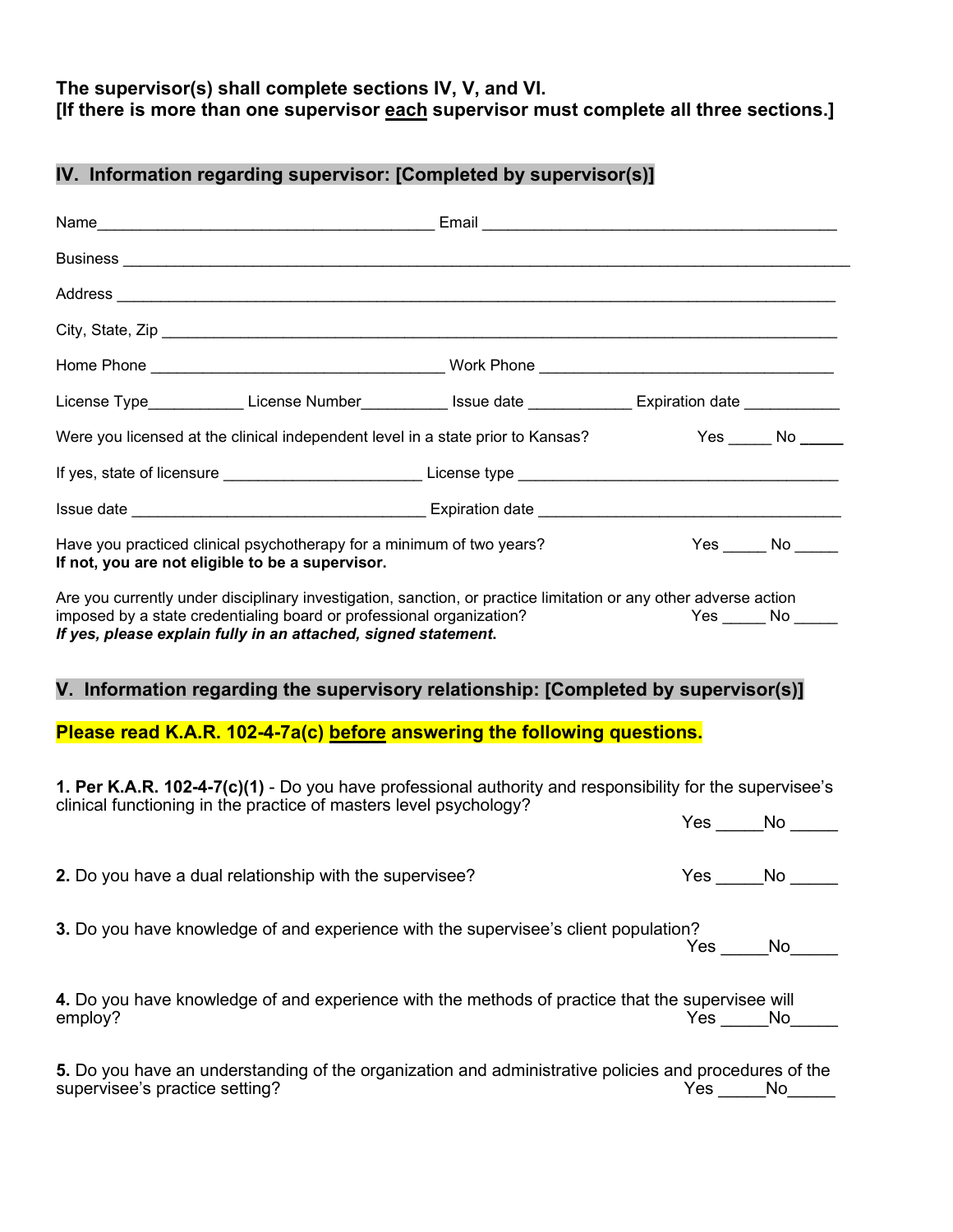|    | 6. Are you a staff member of the practice setting?                                                                                                                                                                                                 |                 | Yes No                        |
|----|----------------------------------------------------------------------------------------------------------------------------------------------------------------------------------------------------------------------------------------------------|-----------------|-------------------------------|
|    | If not, please answer the following five questions:                                                                                                                                                                                                |                 |                               |
|    | A. Do you have a sound understanding of the practice setting's missions, policies, and<br>procedures?                                                                                                                                              | $Yes$ No $\_\_$ |                               |
|    | B. Is the extent of your responsibility for the supervisee clearly defined in terms of client cases<br>to be supervised, role in personnel evaluation within the practice setting, and other aspects<br>of the clinical supervision training plan? |                 | $Yes$ No $\rule{1em}{0.15mm}$ |
|    | C. Is the responsibility for payment of supervision clearly defined? Yes _____No _____                                                                                                                                                             |                 |                               |
|    | D. Is the supervisee paying the supervisor directly for supervision? Yes _____No _____                                                                                                                                                             |                 |                               |
|    | <b>E.</b> Does the supervisor maintain responsibility to the client and the practice setting?                                                                                                                                                      |                 | $Yes \_ No \_$                |
|    | 7. Will you perform the following?                                                                                                                                                                                                                 |                 |                               |
|    | A. Provide oversight, guidance, and direction of the supervisee's clinical practice of master's<br>level psychology by assessing and evaluating the supervisee's performance?                                                                      |                 | $Yes \_\_No \_\_$             |
|    | <b>B.</b> Conduct supervision as a process distinct from personal therapy, didactic instruction, or<br>masters level psychology consultation?                                                                                                      |                 | $Yes$ No $\_\_$               |
|    | C. Provide documentation of supervisory qualifications to the supervisee? Yes ______ No ______                                                                                                                                                     |                 |                               |
|    | D. Periodically evaluate the supervisee's clinical functioning? Yes _____No _____                                                                                                                                                                  |                 |                               |
|    | <b>E.</b> Provide supervision in accordance with the clinical supervision training plan?                                                                                                                                                           |                 | $Yes$ No $\_\_$               |
|    | F. Maintain documentation of supervision in accordance with the clinical supervision training<br>plan?                                                                                                                                             |                 | $Yes \_ No \_$                |
|    | G. Provide the documentation required by the board when a supervisee completes the<br>postgraduate supervised professional experience?<br>$Yes$ _________ No _______                                                                               |                 |                               |
|    | <b>H.</b> Provide a level of supervision that is commensurate with the education, training, experience,<br>and ability of both the supervisor and supervisee.                                                                                      |                 | $Yes$ No $\_\_$               |
| L. | Ensure that each client knows that the supervisee is practicing masters level psychology<br>under supervision?                                                                                                                                     |                 | $Yes \_\_No \_\_$             |
|    | 8. Do you have a thorough knowledge and understanding of BSRB statutes and regulations regarding<br>the requirements of post graduate supervision for the supervisee's profession? Yes No                                                          |                 |                               |

| 9. Will the supervisee be involved in the process of diagnosing clients? | Yes | No |  |
|--------------------------------------------------------------------------|-----|----|--|
| ** If your answer is yes, please describe how.                           |     |    |  |